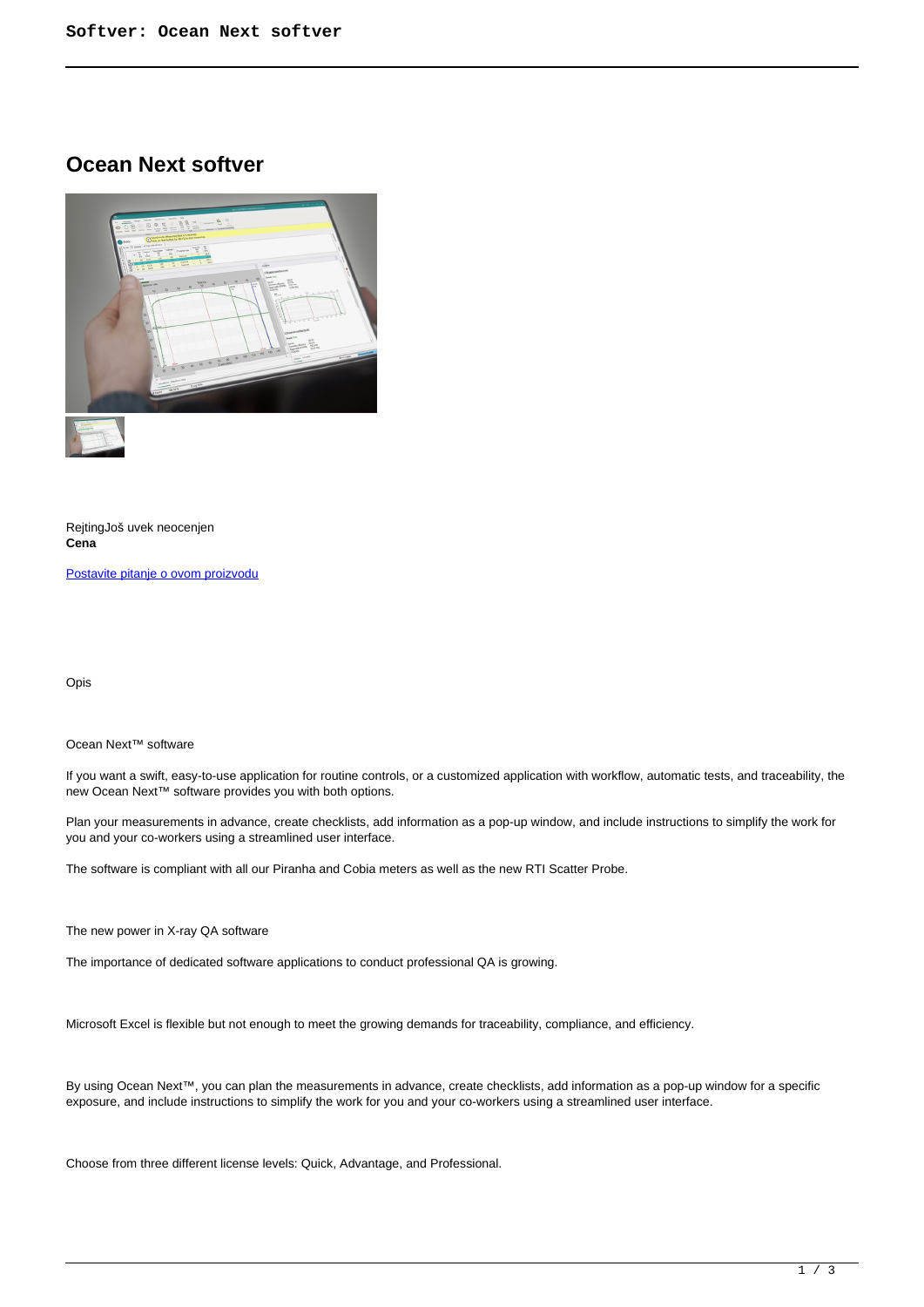#### Quick: for swift QA

Start measuring within seconds. The application detects what instrument and probes you have connected to assist you the best way possible – just "Plug n Play".

The interface adapts, and all the measured parameters are displayed on one screen.

The results and waveforms can be retained in the database for later review and compiled in a report.

Advantage: for streamlined QA measurements

For more advanced QA measurements than Quick, the Advantage license enables customization of templates to suit your needs. Predefined workflows, automation of steps, and graphs.

In Studio View, you can design single-page templates (including analysis and checklists) and important reports, e.g. with your own logo and layout.

Professional: complete QA system for superior efficiency and compliance

For trend analysis and full traceability of your measurements. You can build a holistic solution for your X-ray QA, by storing your measurements in a searchable database structured to your needs.

The archived measurements are available for quick and intuitive retrieval.

Versions of this product:

#### **Ocean Next™ – Professional**

Complete QA system for superior efficiency and compliance. For trend analysis and full traceability of your measurements. Apart from the features of Ocean Next™ – Advantage, the Professional level also allows you to build a holistic solution for your X-ray QA, by storing your measurements in a searchable database structured to your needs. The archived measurements are available for quick and intuitive retrieval. Note: This article is used when purchasing Ocean Next<sup>™</sup> together with a Product.

#### **Ocean Next™ – Professional (Stand-alone)**

Complete QA system for superior efficiency and compliance. For trend analysis and full traceability of your measurements. Apart from the features of Ocean Next™ – Advantage, the Professional level also allows you to build a holistic solution for your X-ray QA, by storing your measurements in a searchable database structured to your needs. The archived measurements are available for quick and intuitive retrieval. Note: This article is used when purchasing Ocean Next™ together with a Product. Use this article when ordering Ocean Next™ to existing instruments. Included: USB Stick, license key, and User's Manual.

## **Ocean Next™ – Advantage**

Start measuring within seconds. The application detects what instrument and probes you have connected to assist you the best way possible – just "Plug n Play". The results and waveforms can be retained in the database for later review and compiled in a report. The Advantage license level also enables customization of templates to suit your specific needs. Predefined workflows, automation of steps, and graphs. In the Studio View, you can design single-page templates (including analysis and checklists) and important reports, e.g. with your own logo and layout. Note: This article is used when purchasing Ocean Next™ together with a Product.

#### **Ocean Next™ – Advantage (Stand-alone)**

Start measuring within seconds. The application detects what instrument and probes you have connected to assist you the best way possible – just "Plug n Play". The results and waveforms can be retained in the database for later review and compiled in a report. The Advantage license